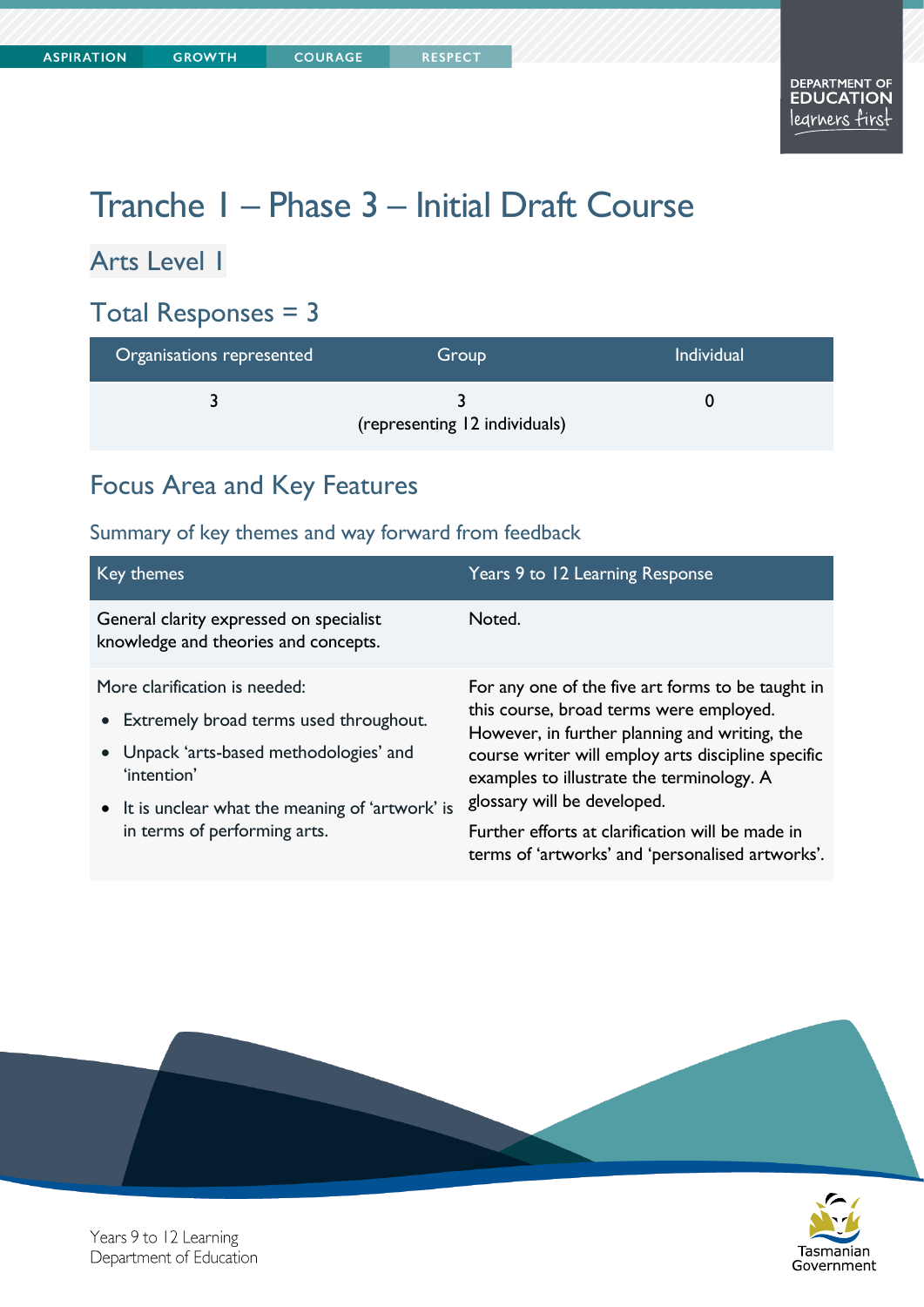# Course Rationale and Description

| Key themes                                                                                                                          | Years 9 to 12 Learning Response                                                                                                                                                                                                                                                                                                                                                                    |
|-------------------------------------------------------------------------------------------------------------------------------------|----------------------------------------------------------------------------------------------------------------------------------------------------------------------------------------------------------------------------------------------------------------------------------------------------------------------------------------------------------------------------------------------------|
| The sentence: 'Creating art can make people<br>feel better about themselves and enhance their<br>self-esteem.' is very problematic. | It is agreed this sentence was perhaps too<br>specific and is covered by other wording. This<br>phrase has been removed.                                                                                                                                                                                                                                                                           |
| Unsure of how a student could undertake<br>various art forms all in this one course and<br>succeed?                                 | Need to make clearer that students must<br>choose one art form for the entire year.<br>If, and when, modules are micro-credentialled<br>then students might have the opportunity to try<br>different art forms.<br>Until then, this will be made clearer in the<br>description.                                                                                                                    |
| Clarity is needed. Why does it say 'develop' and<br>'master' arts techniques?                                                       | According to the new Levels of Complexity,<br>even at Level 1, students are given the<br>opportunity to achieve a skill (termed as<br>mastery).<br>However, in the arts, 'mastery' has the<br>connotation of the consummate artist. Either<br>more communication will need to target the<br>understanding around the Levels of Complexity<br>or possibly remove specific use of term<br>'mastery'. |
| This document is not accessible to typical Level<br>I students.                                                                     | Noted.<br>The course writer will try and write the course<br>in plain English as much as possible.                                                                                                                                                                                                                                                                                                 |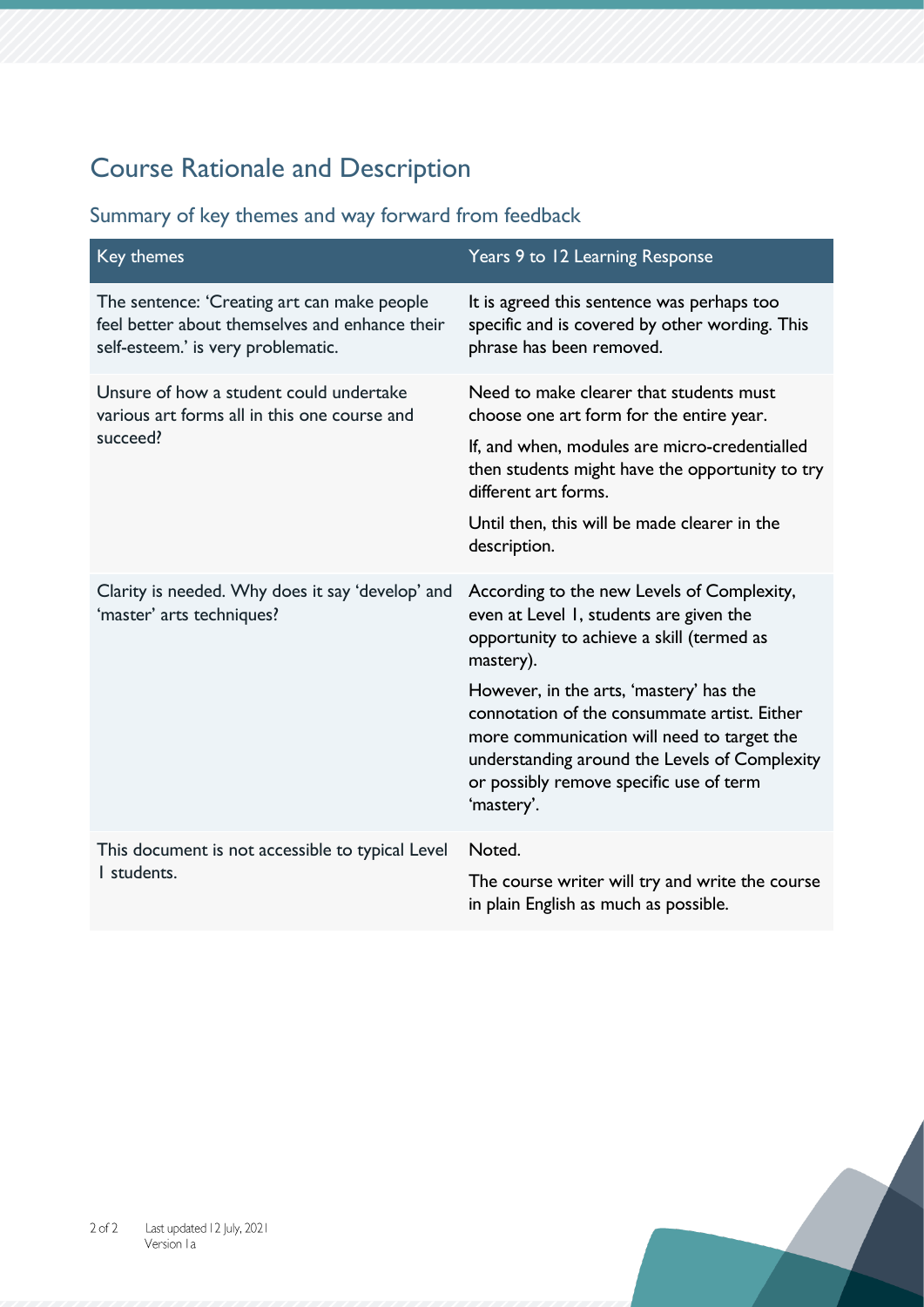### Integration of General Capabilities

#### Summary of key themes and way forward from feedback

| Key themes                                                                                                                             | Years 9 to 12 Learning Response                                                                                                                                                                                         |
|----------------------------------------------------------------------------------------------------------------------------------------|-------------------------------------------------------------------------------------------------------------------------------------------------------------------------------------------------------------------------|
| There is an argument to be made that 'critical<br>thinking' is a very high-level skill that is not<br>being taught within this course. | Critical thinking is a skill on a continuum, and<br>aspects of critical thinking are in this course.                                                                                                                    |
| Identified General Capabilities are appropriate.                                                                                       | Noted.                                                                                                                                                                                                                  |
| Mostly embedded Cross Curriculum Priorities<br>but where does sustainability fit in?                                                   | Course writer will investigate where aspects of<br>sustainability may be developed.<br>This is a potential issue to investigate through<br>arts responses and through the application of<br>sustainable arts practices. |

### Pathways

### Summary of key themes and way forward from feedback

| Key themes           | Years 9 to 12 Learning Response         |
|----------------------|-----------------------------------------|
| Clear. None missing. | Noted. Pathways seem to be appropriate. |

### Course Requirements

| Key themes                                                                                                                                                    | Years 9 to 12 Learning Response                                                                                    |
|---------------------------------------------------------------------------------------------------------------------------------------------------------------|--------------------------------------------------------------------------------------------------------------------|
| Agreement gained from two respondents.                                                                                                                        | Noted.                                                                                                             |
| If this course is to be delivered across multiple<br>art forms (one per module) then must assume<br>there are multiple teachers teaching this course.         | Further clarification required around the<br>delivery of the course, as students will only<br>choose one art form. |
| Whilst it is a little odd seeing 'voices' as a<br>resource requirement, the intent to make it<br>clear that the voice is classed as an instrument<br>is good. | The course writer will retain the use of 'voice'.                                                                  |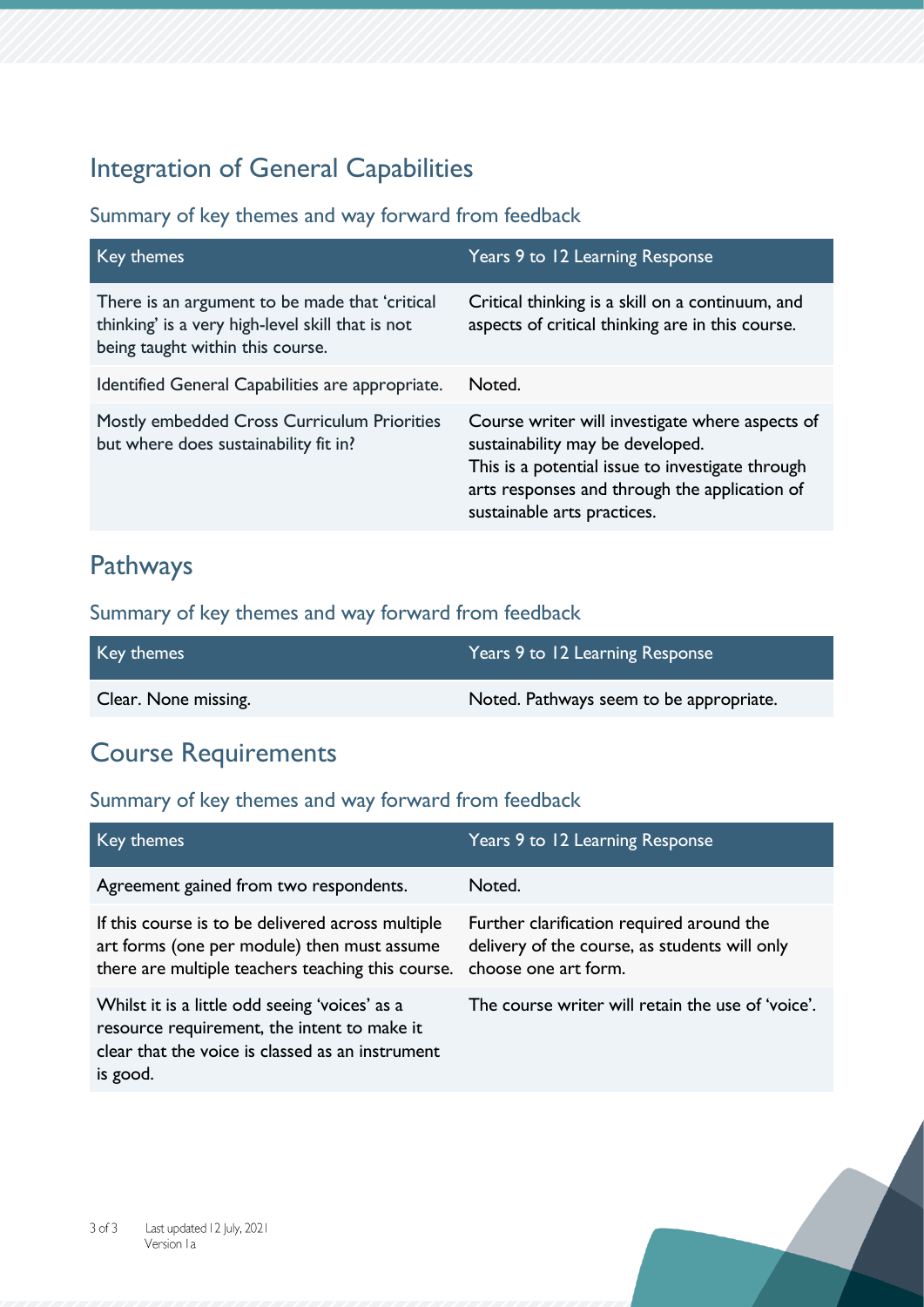## Course Structure, Delivery and Progression

### Summary of key themes and way forward from feedback

| Key themes                                                                                                                | Years 9 to 12 Learning Response                                                                                                                                 |
|---------------------------------------------------------------------------------------------------------------------------|-----------------------------------------------------------------------------------------------------------------------------------------------------------------|
| The idea that for an entire 20 hours of a course<br>a student produce assessable work in their<br>diaries is problematic. | The course writer will spread the Work<br>Requirements across the modules more evenly<br>so the emphasis on the diary requirement is<br>diluted.                |
| Respondents indicated delivery, progression and Noted.<br>structure are clear.                                            |                                                                                                                                                                 |
| Almost $-$ it should indicate there is a final goal<br>in Module 3 with the completion of an<br>artwork/performance.      | The course writer can make the completion of<br>an artwork/performance the culminating goal of<br>Module 3 more clear for the Phase 4 version of<br>the course. |

### Module Content

| Key themes                                                                                                                                                                                                          | Years 9 to 12 Learning Response                                                                                                                                                                                                                                    |
|---------------------------------------------------------------------------------------------------------------------------------------------------------------------------------------------------------------------|--------------------------------------------------------------------------------------------------------------------------------------------------------------------------------------------------------------------------------------------------------------------|
| Responses indicated Modules 1, 2 & 3 are clear.                                                                                                                                                                     | Noted.                                                                                                                                                                                                                                                             |
| Hard to answer without all documents<br>provided. Mention of arts terminology – want<br>to see this provided so it is consistent.                                                                                   | The course writer is working on an appendix to<br>include arts terminology.                                                                                                                                                                                        |
| All very broad and only skims the surface. Don't<br>feel this necessarily makes it more accessible to<br>younger learners or learners at a lower<br>standard. Not providing opportunities for<br>deeper engagement. | The broadness is to allow any art form to be<br>taught, the specificity will come when the<br>discrete discipline is taught.                                                                                                                                       |
| In Module I it is unclear what the meaning of<br>'artwork' is in terms of performing arts.                                                                                                                          | The course writer will define that artwork<br>pertains to artworks made in any discipline:<br>dance, drama, media arts, music, and visual arts.<br>The course writer will make clearer what an<br>original artwork means in the context of the<br>performing arts. |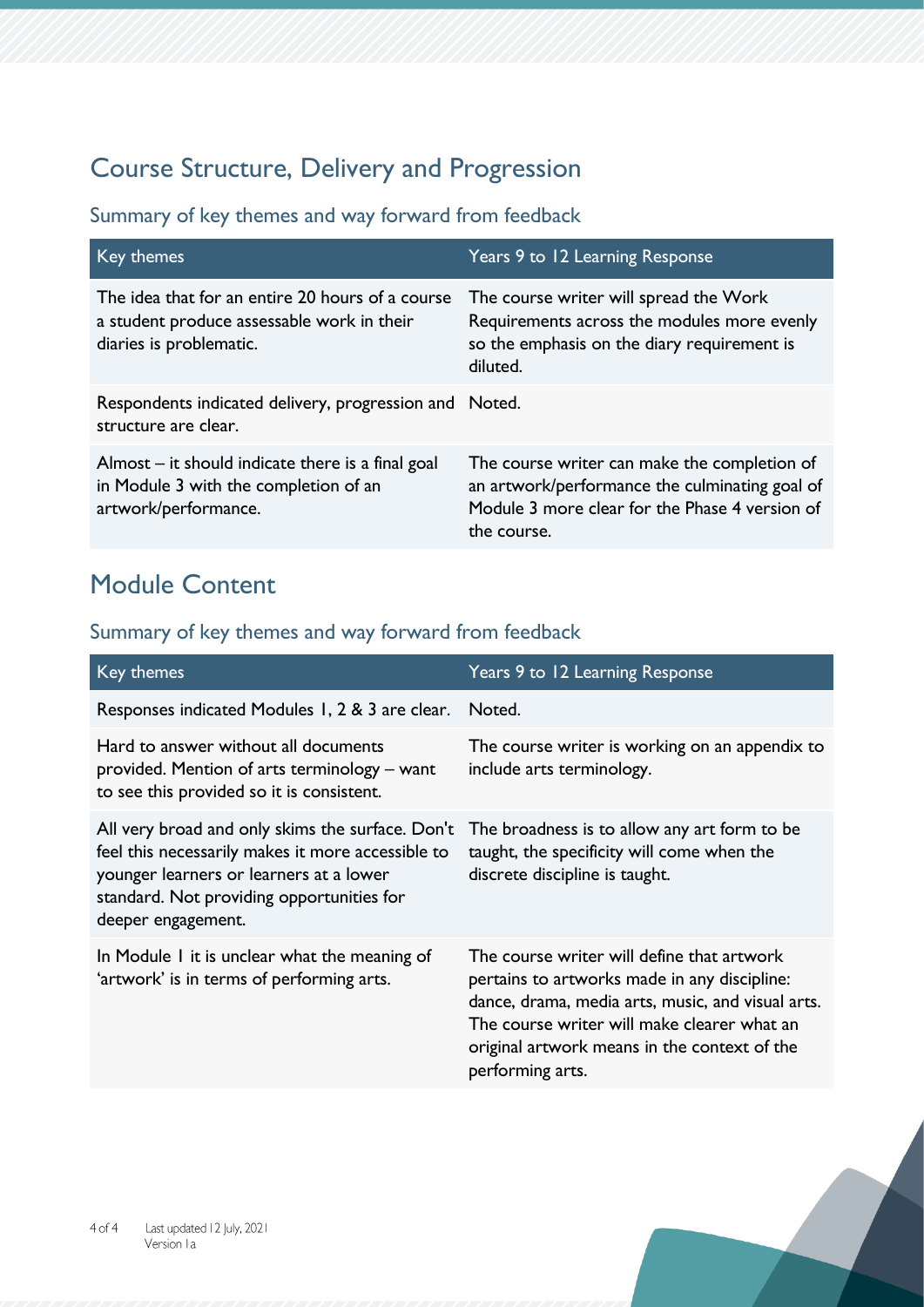| Key themes                                                                                                                   | Years 9 to 12 Learning Response                                                                                                                                                                                                                                                                                                                                                                                                 |
|------------------------------------------------------------------------------------------------------------------------------|---------------------------------------------------------------------------------------------------------------------------------------------------------------------------------------------------------------------------------------------------------------------------------------------------------------------------------------------------------------------------------------------------------------------------------|
| In Module 2, Learning Outcome 5 – what does<br>'Develop social and emotional capabilities<br>through their art making' mean? | The 'development of social and emotional<br>capabilities' builds on the continua of the<br>General Capabilities in the Australian<br>Curriculum. For example, observable<br>behaviours of students can be assessed, such as<br>students' metacognition in recognising their<br>own effectiveness in working independently.                                                                                                      |
| In Module 3, could the language be more suited<br>to Level I learners?                                                       | The course writer will employ more plain<br>English across the course document. The<br>course writer will replace:<br>• 'iterative' with 'development through<br>repetition'.<br>• 'resolving' with 'completing'.<br>• 'communicate with themselves' with<br>'thinking'.<br>• 'Creating art is an iterative process and<br>requires determination' with 'Creating art is<br>a process requiring practice and<br>determination". |
| Responses included 'no omissions on content'<br>and 'appropriate amount of content'.                                         | Noted.                                                                                                                                                                                                                                                                                                                                                                                                                          |

Criteria and Standards

| Key themes                                                                                                         | Years 9 to 12 Learning Response                                                                                                                                                                                       |
|--------------------------------------------------------------------------------------------------------------------|-----------------------------------------------------------------------------------------------------------------------------------------------------------------------------------------------------------------------|
| There is no criterion discussing students<br>meeting goals and deadlines.                                          | The course writer will plan to include this<br>criterion in Phase 4.                                                                                                                                                  |
| Where in these criteria is 'critical thinking' being There are elements of critical thinking in several<br>taught? | of the elements, for example in Criterion 1:<br>'solving problems' and Criterion 6: 'making<br>judgements', i.e., comparing the effectiveness of<br>the techniques, etc. used on own artworks and<br>those of others. |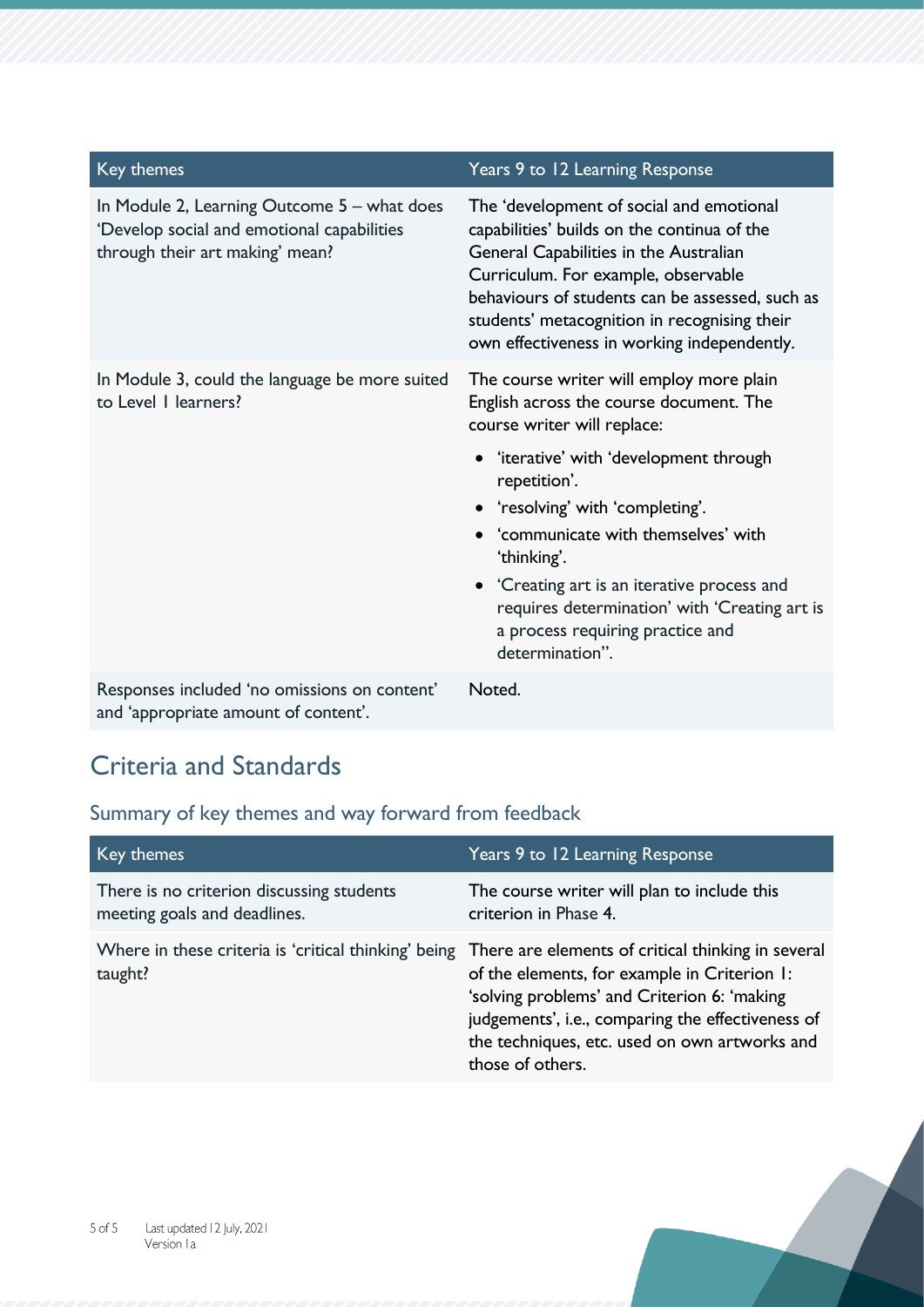| Key themes                                                                                                                                                                                                                                                                     | Years 9 to 12 Learning Response                                                                                                                                    |
|--------------------------------------------------------------------------------------------------------------------------------------------------------------------------------------------------------------------------------------------------------------------------------|--------------------------------------------------------------------------------------------------------------------------------------------------------------------|
| With Criterion 1: how can this be assessed in<br>module I by only looking at the diary?                                                                                                                                                                                        | The course writer will be developing a more<br>even spread of the Work Requirements across<br>the modules.                                                         |
| Criterion 2: support material needs to be its<br>own Work Requirement as it is an element of<br>this standard.                                                                                                                                                                 | The course writer has noted this suggestion for<br>Phase 4.                                                                                                        |
| Criterion 3: whilst having students display their<br>work is vital, the work requirements do not<br>cater to the elements in this standard. This<br>standard talks about displaying work for an<br>audience. There is nowhere in the module that<br>outlines a space for this. | The course writer will be developing a more<br>even spread of the Work Requirements across<br>the modules.                                                         |
| Criterion 4: has clear progression of standards.                                                                                                                                                                                                                               | Noted.                                                                                                                                                             |
| Criterion 5: unsure of where students can<br>'revisit tasks with renewed confidence'. How do<br>we teach confidence? This links back to issues<br>with the rationale.                                                                                                          | This standard was developed using the continua<br>from the Australian Curriculum. Confidence is<br>an outcome of an understanding and familiarity<br>with process. |
| Criterion 6 does not ask students to provide a<br>judgement about whether an artwork<br>communicates. It only asks them to judge the<br>elements and principles and the techniques and<br>materials used.                                                                      | The course writer will address this in Phase 4.                                                                                                                    |
| Six respondents noted that criteria enable<br>assessment.                                                                                                                                                                                                                      | Noted.                                                                                                                                                             |
| Focus criteria seem logical and appropriate.                                                                                                                                                                                                                                   | Noted.                                                                                                                                                             |
| It is still not clear what comprises 'own<br>artwork' in music, drama, and dance.                                                                                                                                                                                              | The course writer will make clearer what 'own<br>artwork' may look like in music, drama, and<br>dance.                                                             |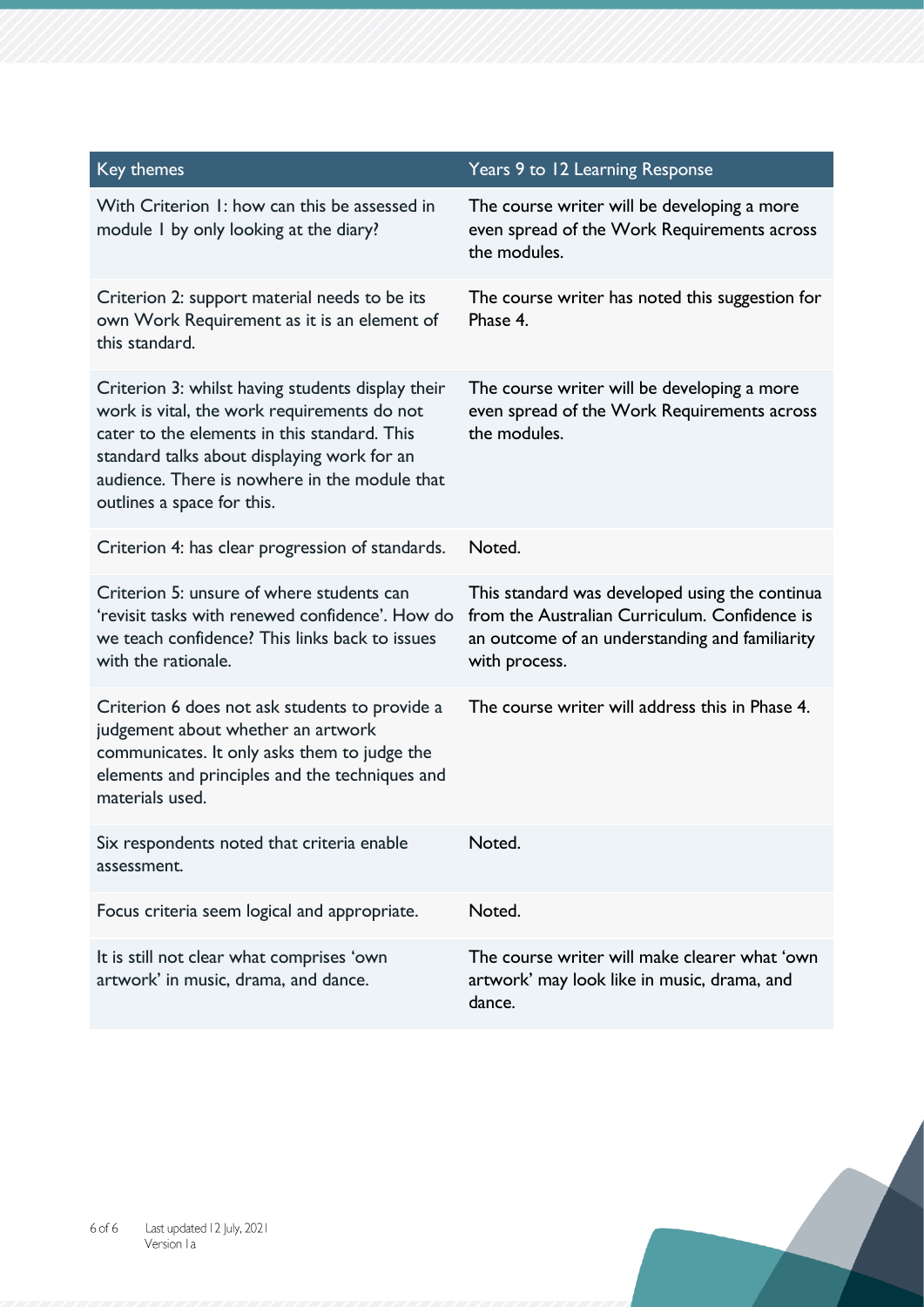### Appendix 1 - Line of Sight

#### Summary of key themes and way forward from feedback

| Key themes                                    | Years 9 to 12 Learning Response |
|-----------------------------------------------|---------------------------------|
| Clear Line of Sight noted by two respondents. | Noted.                          |

### Appendix 2 – Alignment to Curriculum Frameworks

#### Summary of key themes and way forward from feedback

| Key themes | Years 9 to 12 Learning Response |
|------------|---------------------------------|
| $N/a$ .    | $N/a$ .                         |

### Appendix 3 – Work Requirements

| Key themes                                                                                                                                                                                                    | Years 9 to 12 Learning Response                                                                                                                  |
|---------------------------------------------------------------------------------------------------------------------------------------------------------------------------------------------------------------|--------------------------------------------------------------------------------------------------------------------------------------------------|
| Would like to see 'support material' included as<br>a work requirement.                                                                                                                                       | The course writer will include this suggestion in<br>Phase 4.                                                                                    |
| Module I<br>• The students make no artwork in this<br>module and they do not do any writing.<br>Also, module seems too short and quick<br>when looking at the requirements of the<br>criteria assigned to it. | Comments noted. Responses below:<br>• The course writer will be developing a more<br>even spread of the Work Requirements<br>across the modules. |
| • There is a lack of clarity.<br>• Module I seems far less in depth than the<br>other 2 modules.                                                                                                              | Noted.<br>Noted.                                                                                                                                 |

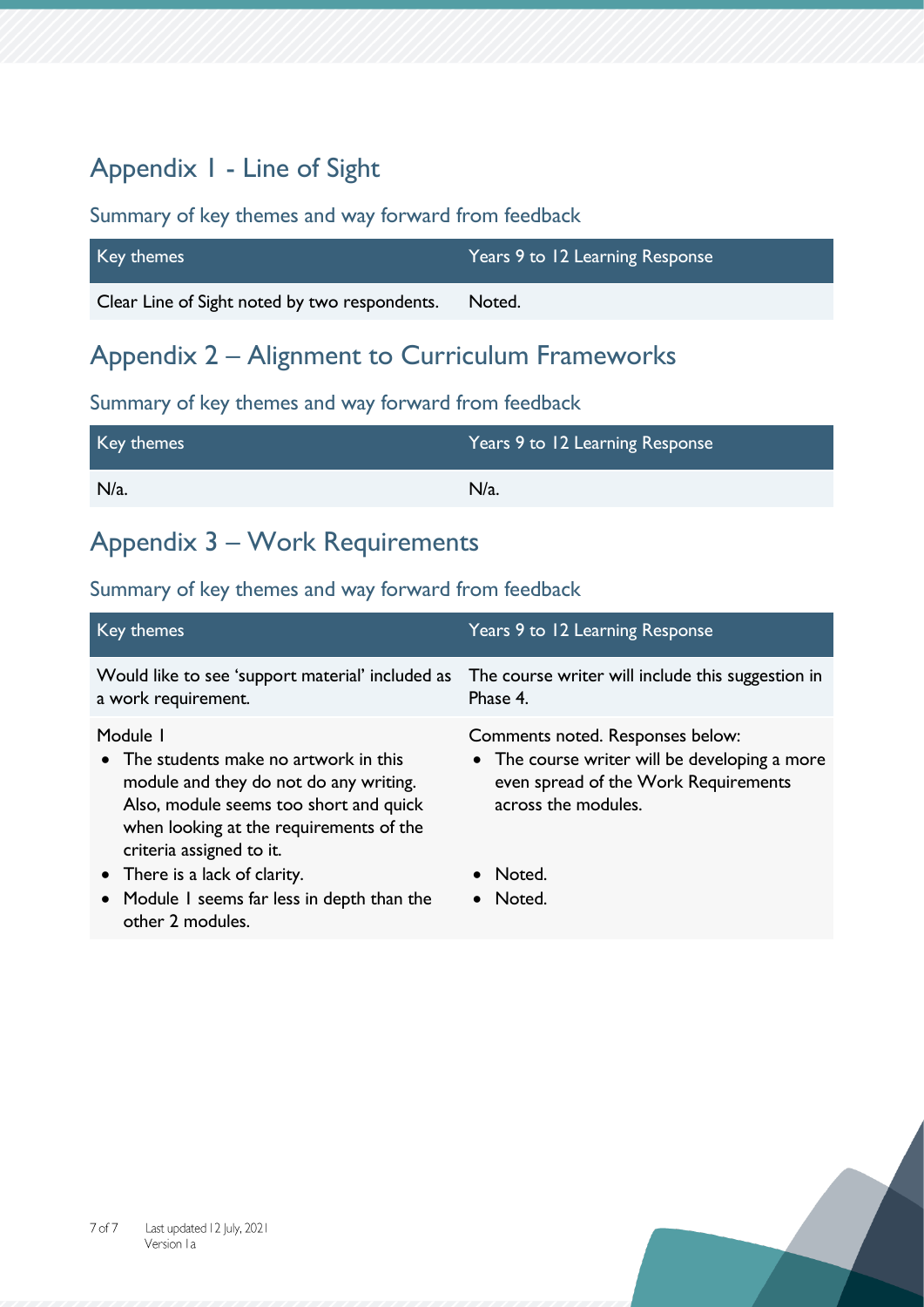| Key themes                                                                                                                                                                                                                                                                                                                                                                                                                                                                                                                                                                                                                                                                                                                       | Years 9 to 12 Learning Response                                                                                                                                                                                                  |
|----------------------------------------------------------------------------------------------------------------------------------------------------------------------------------------------------------------------------------------------------------------------------------------------------------------------------------------------------------------------------------------------------------------------------------------------------------------------------------------------------------------------------------------------------------------------------------------------------------------------------------------------------------------------------------------------------------------------------------|----------------------------------------------------------------------------------------------------------------------------------------------------------------------------------------------------------------------------------|
| Module 2<br>Concern that 2 minutes orally does not<br>equate to 500 words written. Small tasks<br>and more of them in a written version are<br>better than fewer of them at a higher word<br>count.<br>There is a lack of clarity.<br>$\bullet$<br>The hour requirement on tasks is unclear.<br>$\bullet$<br>Presumably the teacher creates tasks for the<br>rest of the hours (up to 50 per module).<br>Module 2, Learning Outcome 5: '500 words,<br>2 minutes multi-modal or 5 hours on task' -<br>does this mean that if a learner isn't capable<br>of, or doesn't wish to write 500 words or<br>do a PowerPoint, they just need to be<br>gainfully occupied for 5 hours and it doesn't<br>matter if there is little product? | Comments noted. Responses below:<br>• The Work Requirements across the suite of<br>all courses are being re-assessed and the<br>course writer will try to make clearer the<br>purpose of the Work Requirement and<br>their size. |
| Module 3 has an appropriate Work<br>Requirement.                                                                                                                                                                                                                                                                                                                                                                                                                                                                                                                                                                                                                                                                                 | Noted.                                                                                                                                                                                                                           |

# Further Appendices

| Key themes                                                                                                                        | Years 9 to 12 Learning Response                                        |
|-----------------------------------------------------------------------------------------------------------------------------------|------------------------------------------------------------------------|
| None included but would be appreciated. e.g.,<br>examples of art terminology, specific examples<br>of 'a range of art materials'. | The course writer will include an appendix of<br>terminology/glossary. |
| Explicit examples of what "experimentation"<br>looks like would be appreciated.                                                   | Noted.                                                                 |